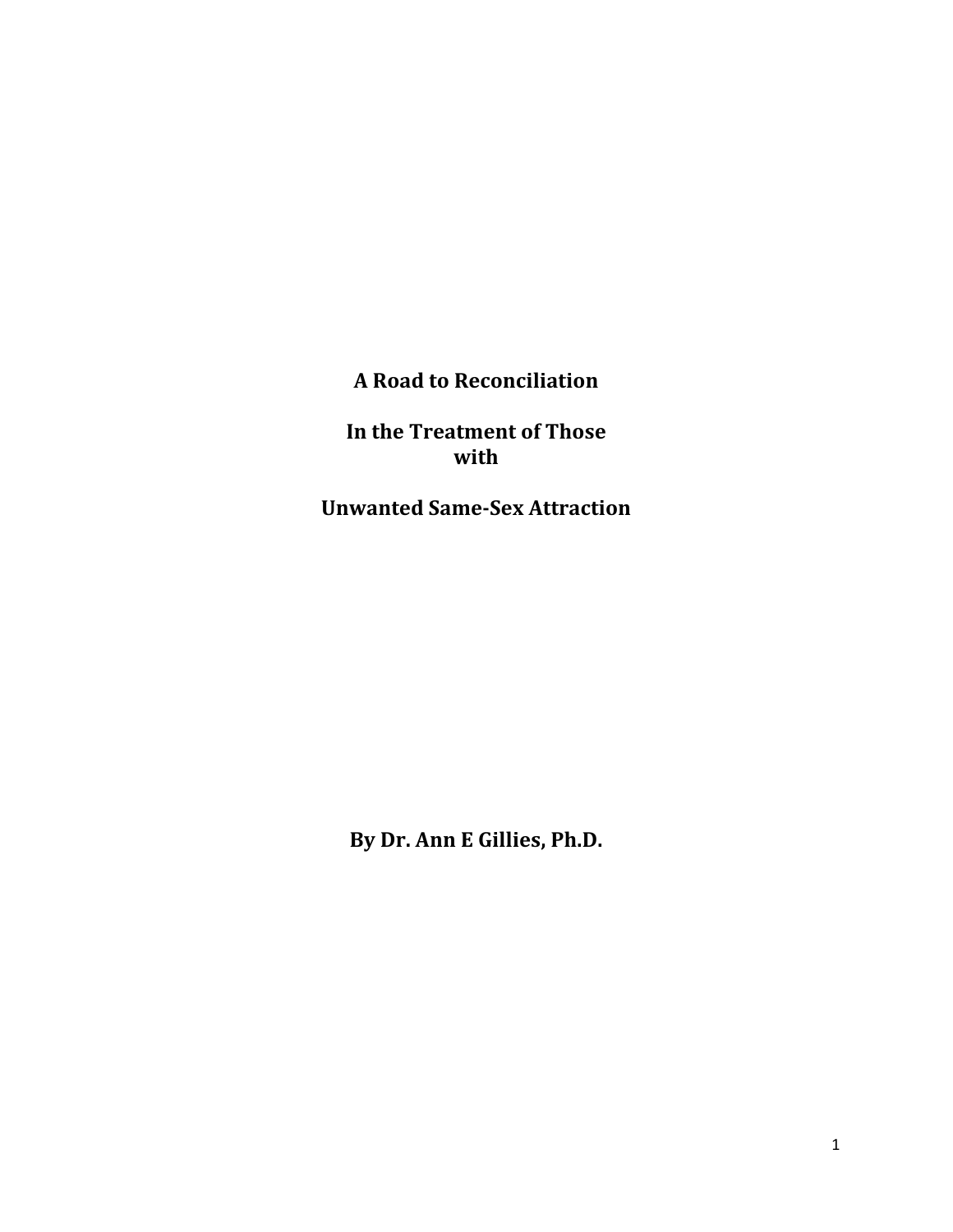## **A Road to Reconciliation on Sexual Change Therapies?**

My eldest son's story is one of heartache and success. At 27 he decided he was dissatisfied with his life in the LGBTQ community. He invested in 3 years of counselling and in his words "it was only at the end of counselling when he realized that *his identity was so much more than his sexuality".* 

As he found freedom from his deep anger due to trauma from horrific chronic sexual abuse, he began to pursue a spiritual identity. In the midst of this pursuit found himself leaving his 'gay' identity behind for heterosexual attraction. Several years later he married a woman and now has 4 lovely children. In his own words, he says he could never have imagined what it was truly like to be loved and to truly love in return.

IN 2013 a group of highly qualified therapists and academics from 'opposing sides' of this debate, joined together to produce the Reconciliation and Growth Project https://reconciliationandgrowth.org/.

The following remarks are based on this report,

The continued use of terms such as: torture, abuse, hateful, reparative, conversion, sexual orientation change efforts, and "affirmative" therapies *fuel adversarial tensions*.

Such terms obscure the common ground between diverse perspectives.

The desire is to move beyond adversarial strategies & focus instead on collaborative efforts that will foster a respectful dialogue to

- *facilitate individual self-determination*; and *do no harm.*
- The *ethical principle of self-determination requires that each individual be seen as a whole* person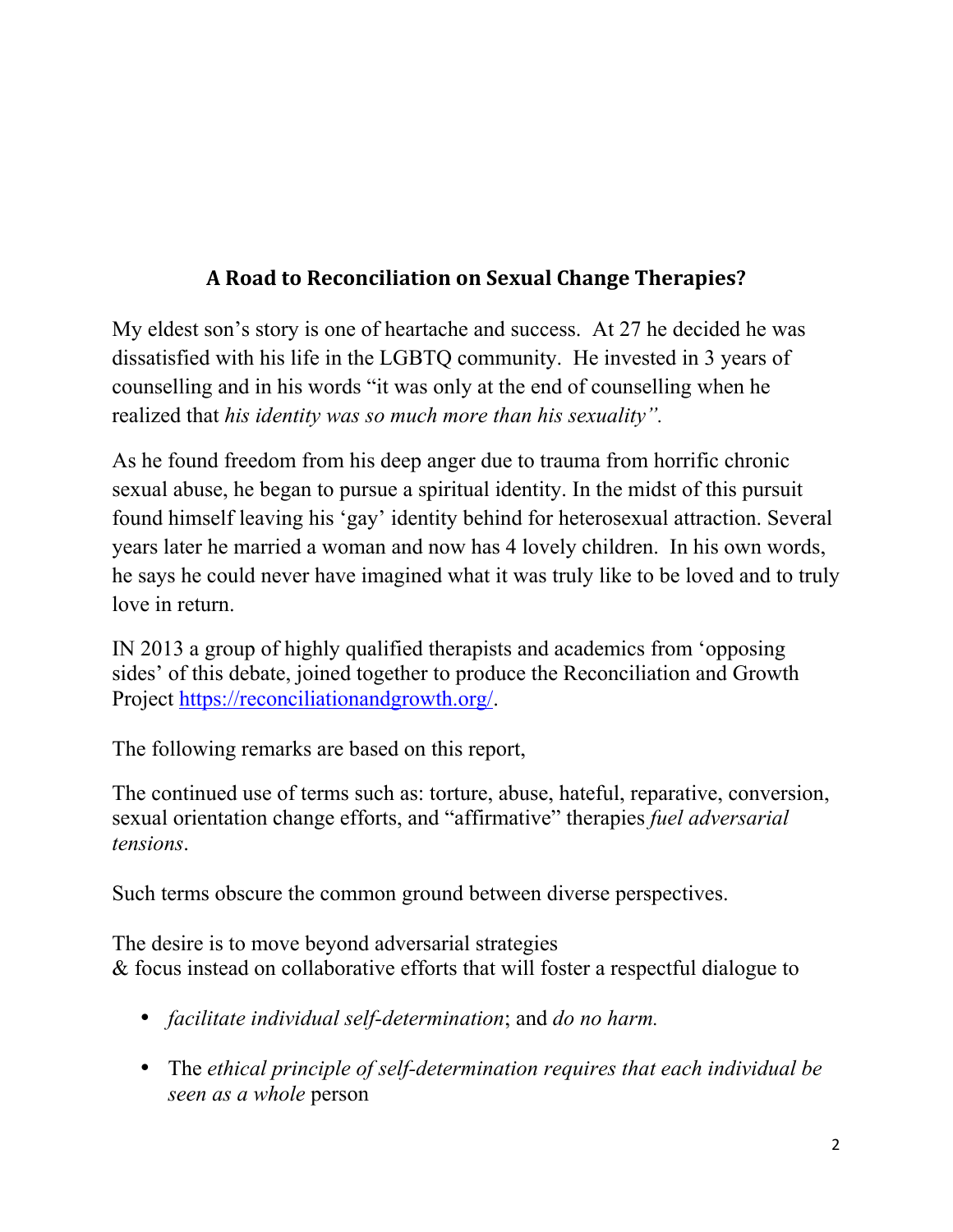- and be supported in their right to explore, define, articulate, and live out their own identity.
- Ethical care involves *working within the client's value system* to enhance the client's well-being.

## **The Basic principles of Reconciliation and Growth**

- First, and most importantly, the person *is not mentally ill.* We acknowledge that shifts in sexuality and gender identity can & do occur for some people.
- Secondly it is important to *accept that a person's desire to bring their life*  into harmony with closely held religious beliefs may very well be their possible and desired outcome of treatment
- Harm has been reported when highly religious or sexual and gender minority clients are *pressured to identify* one way or another.
- clients should feel safe to explore the many relationship options available to them including heterosexual relationships & marriage, or celibacy.
- Faith identity and development is unique to each person. Assuming that all should believe a certain way, may damage the capacity for authentic faith expression in that person.

*Clients must not be restricted from pursuing their own healthy identity development.*

An integrated process will

- increase overall mental health and functioning,
- decrease client distress, and
- invite *the client* to examine and *modify unhealthy expressions of sexuality, gender, and/or faith.*

A good therapist will listen well as the client shares their history, their stories and then help that individual make sense of their life. We must not be banned from providing holistically for each individual that comes through our doors.